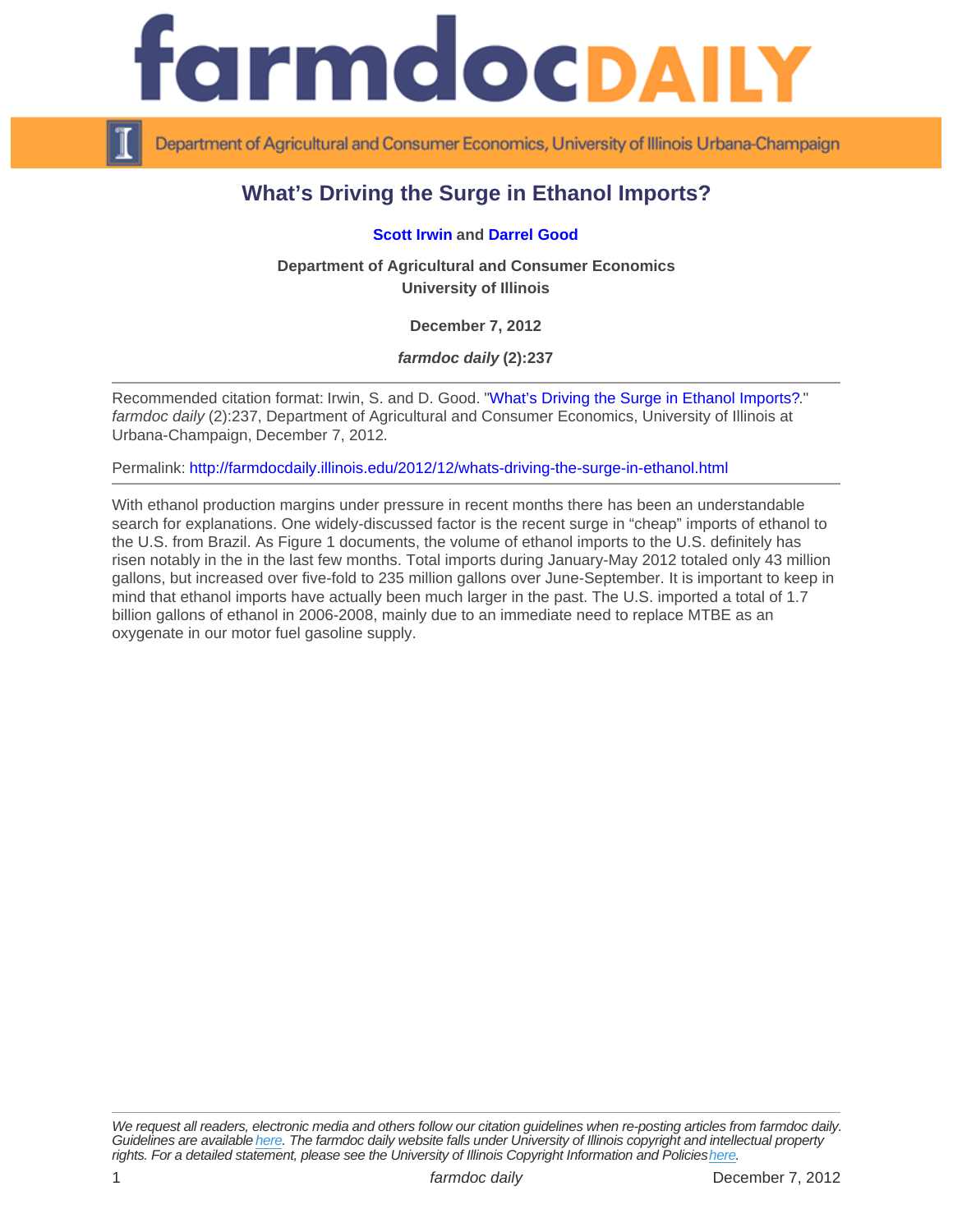It is easy to answer the question of where all the ethanol imports come from. The U.S. and Brazil produce about 90 percent of the ethanol in the world, so Brazil has been the source of virtually all ethanol imports to the U.S. (Official statistics show some imports coming from Caribbean countries but this is just the reexport of Brazilian ethanol through these countries for tariff and logistical reasons.) It is also easy to answer the question of when the ethanol imports occur. Brazilian ethanol is made from sugarcane and the cane harvest season is roughly from mid-June to mid-December, so the bulk of ethanol supplies for export to the U.S. are available in the second half of the calendar year.

The question of why such large quantities of ethanol imports have been coming to the U.S. from Brazil in recent months is not as simple, but there is an answer. First of all, the answer is NOT that Brazilian ethanol is cheap relative to U.S. produced ethanol, as many apparently believe. This can be disproved rather straightforwardly. The price of U.S. produced ethanol at Gulf terminals on Thursday November 29, 2012 was \$2.60 per gallon. On the same day, the price of (anhydrous) ethanol F.O.B. at the Brazilian port of Santos was \$2.65 per gallon. Assuming freight costs are 20 cents per gallon, the landed cost of Brazilian ethanol to the U.S. Gulf was \$2.85. No U.S. gasoline blender would have purchased Brazilian ethanol based on market economics because it would have resulted in a net loss of 25 cents per gallon compared to purchasing U.S. produced ethanol at the same location.

So what is driving the large ethanol imports from Brazil? The answer is found in the details of the [U.S. Renewable Fuels Standards \(RFS\).](http://www.epa.gov/otaq/fuels/renewablefuels/index.htm) Brazilian sugarcane ethanol production qualifies as an "advanced" biofuel under the RFS greenhouse gas (GHG) calculations. (See our [earlier post](http://farmdocdaily.illinois.edu/2012/11/the-biofuels-era---a-changing-.html) for further details.) This means that the relevant economic comparison is between Brazilian ethanol and other biofuels that qualify for the advanced component of the RFS. Since the corn-based ethanol has a less favorable GHG reduction rating, it only qualifies as a "renewable" biofuel, and therefore, cannot compete with Brazilian ethanol or other advanced biofuels to fulfill the advanced mandate. To date, the only other biofuel that has been produced in quantity and qualifies to meet the advanced component of the RFS is biomass-based biodiesel. This means the relevant economic comparison is whether U.S. produced biodiesel or Brazilian produced sugarcane ethanol is the cheapest source for fulfilling obligations under the advanced RFS.

Recent price data reveals that Brazilian ethanol is by a wide margin the cheaper of the two alternatives. For example, consider a U.S. energy producer that is faced with this data on gasoline and diesel blending economics on November 29, 2012: